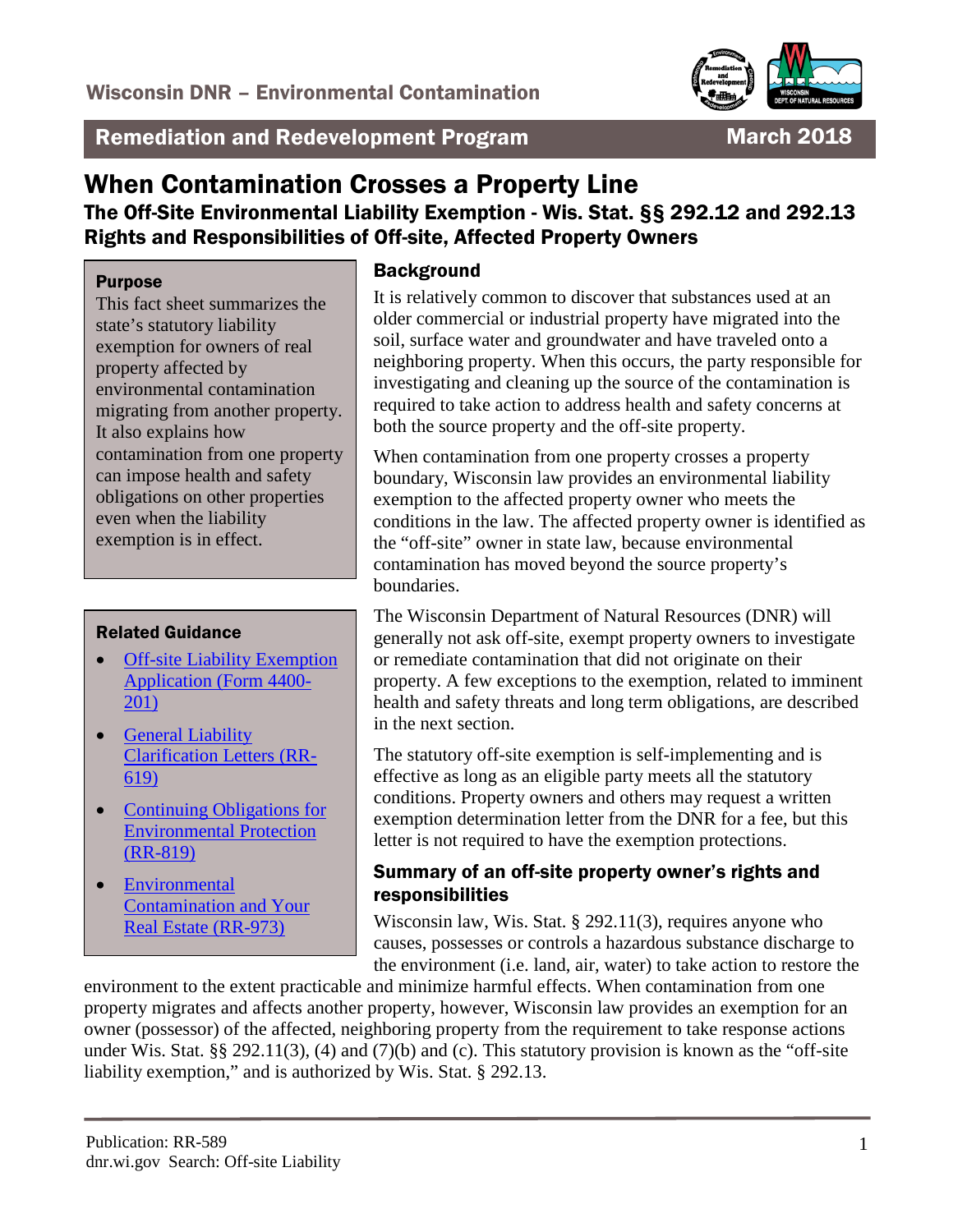An off-site property owner is someone who owns property affected by soil, groundwater, sediment, soil gas (vapor) or other environmental contamination that originated on another property. The property where the contamination began is known as the source property. An affected off-site property owner is eligible for an offsite liability exemption if all of the following conditions in Wis. Stat. § 292.13 are satisfied, including, but not limited to:

The off-site property owner did not cause the original discharge of the hazardous substance;

#### No Exemption from Reporting Requirements

The off-site exemption does not exempt an affected property owner from Wis. Stat. § 292.11(2), which requires the immediate notification of identified contamination to the DNR.

- The off-site property owner did not, and does not, possess or control the hazardous substance that was discharged on the source property;
- The property that contains the source of the migrating contamination is not owned or controlled by the same person or entity that owns the affected off-site property;
- The off-site property owner allows reasonable access to their property, so the DNR and its contractors, along with those responsible for the contamination, can take necessary response actions to protect public health;
- The off-site property owner does not interfere with the response actions of others and does not do anything to make the contamination situation worse;
- The off-site property owner agrees to other conditions that the DNR determines are reasonable and necessary to ensure that response actions are adequate; and
- For soil and sediment contamination, when the responsible party is not responding appropriately to the contamination, the off-site property owner agrees to take actions that the DNR determines are necessary to prevent an imminent threat to human health and safety. For example, taking action to limit public access to the property, installing containment barriers, and addressing fire, explosion and vapor hazards on the property.

# Limitations of the Exemption

The off-site exemption is conditional, limited in scope and applies solely to legal responsibilities identified in Wis. Stat. §§ 292.11(3), (4) and (7)(b)(c). The off-site exemption does not exempt a property owner from:

- Wis. Stat. § 292.11(2), which requires the immediate notification of identified contamination to the DNR;
- Wis. Stat. § 292.12, which authorizes the DNR to require continuing public health protection obligations on any property affected by environmental contamination (see page 4 of this fact sheet); and
- Limited, immediate actions, as specified in Wis. Stat.  $\S$  292.13(1m)(e). For instance, offsite property owners may be required to address an imminent threat from fire, explosion or vapors if there is not a party responsible for the cleanup who can conduct the actions.

In addition, the off-site liability exemption is not automatically transferable, nor assignable, to future owners of the off-site property. However, it is likely that a new owner could be eligible for the exemption if they meet the conditions in Wis. Stat. § 292.13, including the ability to substantiate that they do not currently, or have ever, owned the source property and did not cause the discharge.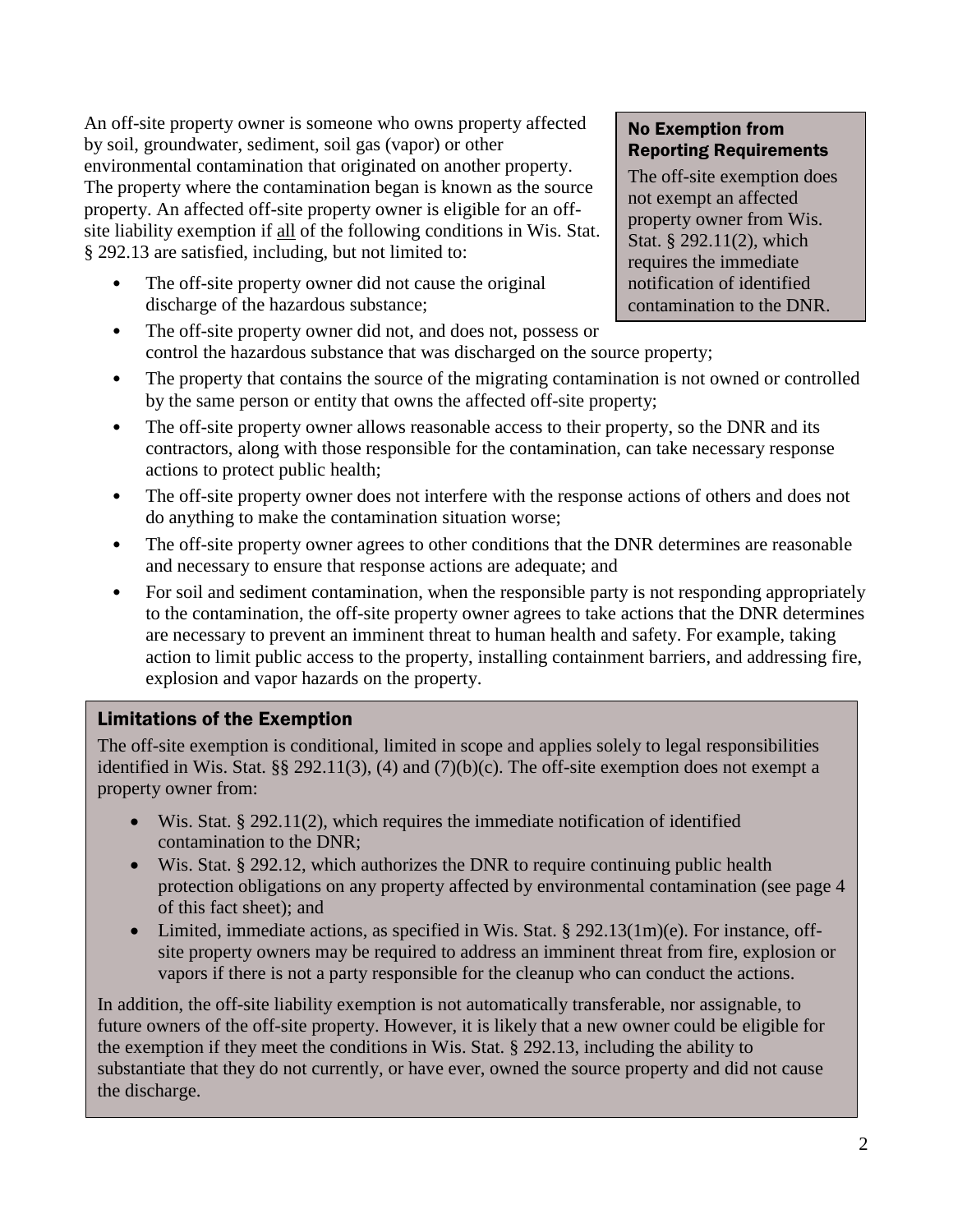### Overview of migrating contamination

Hazardous substances that are spilled or otherwise discharged to the environment can disperse and move around underground. These substances can spread out and migrate, or travel, through the soil into groundwater and nearby lakes and rivers. Gases (vapors) emanating from underground hazardous substances can also make their way upward into houses and other buildings.

When hazardous substances (contamination) move from their starting place (source) and affect the soil, sediment, groundwater or indoor air of an adjacent or nearby property, it is important to accurately determine who is legally responsible for investigating the nature and extent of the contamination, cleaning it up, and mitigating its harmful effects.

# Discovering contamination from an off-site source

When a property owner discovers soil or groundwater contamination they believe came from another property, the owner must first notify the DNR of the contamination. The DNR will then work with the owner and potentially responsible parties to ensure appropriate actions are taken to investigate and clean up the contamination to protect health and safety.

### Migrating contamination and access to property

Responsible parties are required by state law to investigate and remediate, to the extent practicable, all contamination that migrates within and beyond the boundaries of a source property. If the contamination crosses a property line, the responsible party must investigate where it goes and ask owners of affected, off-site properties for permission to access their properties. Property access is needed so the environmental investigation and cleanup or mitigation work can be completed.

An off-site property owner must allow access to their property to be eligible for the off-site liability exemption. When signing an access agreement, the off-site owners may wish to negotiate with the responsible party on issues such as the work schedule, the restoration of disturbed landscaping, etc.

If the owner of an affected off-site property does not allow the responsible party's environmental consultants or the DNR onto their property, the off-site owner will not qualify for the off-site exemption and the off-site owner may assume legal responsibility for the contamination on their property.

#### Obtaining an off-site liability determination letter from the DNR

Off-site property owners can request a liability determination letter from the DNR, for a fee, that documents the exemption in writing.

To obtain a letter, the off-site property owner must provide information to demonstrate that there are hazardous substances impacting their property from a source on another property and that all the other conditions for the exemption have been met. The off-site property owner can use the investigation data collected by the responsible party in response to the contamination or an owner of an off-site property may collect their own data to demonstrate the contamination is coming from somewhere else.

### Requesting a Determination or Clarification Letter

To obtain an off-site liability determination letter or liability clarification letter, submit the DNR's [Off-site Liability](http://dnr.wi.gov/files/PDF/forms/4400/4400-201.pdf)  [Exemption application, Form](http://dnr.wi.gov/files/PDF/forms/4400/4400-201.pdf)  [4400-201](http://dnr.wi.gov/files/PDF/forms/4400/4400-201.pdf) and the applicable fee. This form includes instructions and describes the information needed by the DNR for a site-specific letter.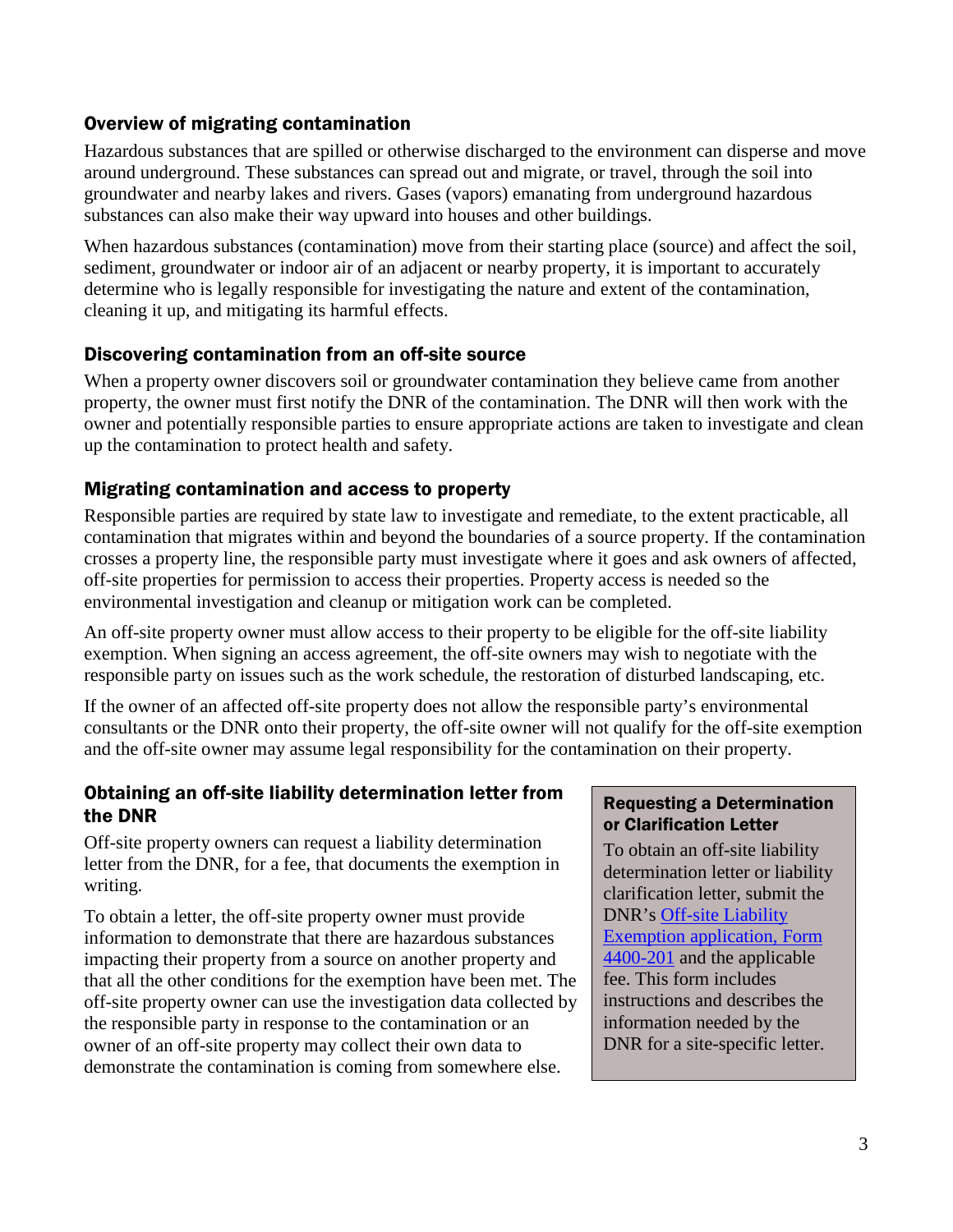# Obtaining a liability clarification letter from the DNR

If someone does not meet all the requirements for the exemption, (e.g. a prospective purchaser) and therefore doesn't qualify for an off-site liability determination letter, anyone with an interest in a property that is or may be affected by migrating contamination can still request that the DNR review the site-specific situation and provide a written liability clarification letter for a fee. Liability clarification letters may be helpful when evaluating the potential purchase of a property or when contamination is suspected to be impacting a property.

### Continuing obligations for the protection of health and safety at off-site properties

When residual contamination extends across a property line, continuing obligations may also extend onto an affected, off-site property. In these situations, owners of off-site properties may not be legally responsible for responding to the contamination, but they are responsible for complying with the continuing obligations imposed on their property by the DNR or state law to protect health and safety.

Wisconsin, like most states, allows some residual contamination to remain after a cleanup of contaminated soil, vapors, sediment or groundwater has been approved by the state (see Wis. Stat. § 292.12). The removal of all contamination is generally not practicable, nor is it always necessary for the protection of public health and the environment.

When the DNR approves the completion of an interim action, or a remedial action, or issues a case closure letter at a site where residual contamination exists, the DNR may condition or qualify its case closure approval on compliance with continuing obligations at the source property and affected off-site properties to protect public health and the environment.

These continuing obligations are property-specific requirements and restrictions identified in the DNR approval or case closure letter. They are legal responsibilities associated with the source property, and apply to current and future owners of the property. If contamination has migrated off-site, there may be continuing obligations that also apply to off-site, affected properties.

# Common Continuing Obligations for Source and Affected, Off-site Properties

One common continuing obligation, for the owners of the source property and affected, off-site properties, is the proper management and disposal of contaminated soil that is excavated. Other continuing obligations and requirements necessary to protect health and safety may include:

- Keeping clean soil and vegetation over contaminated soil;
- Maintaining a cover of pavement, soil, asphalt, etc. over contaminated soil or groundwater;
- Operating and maintaining a vapor mitigation system that is installed by the responsible party;
- Obtaining DNR approval prior to constructing or reconstructing a well at properties with groundwater contamination; and
- Maintaining industrial use for a property that was cleaned up to industrial standards.

Owners of off-site properties are responsible for complying with the continuing obligations imposed on their property by the DNR or state law to protect health and safety, except for those continuing obligations imposed for residual sediment contamination.